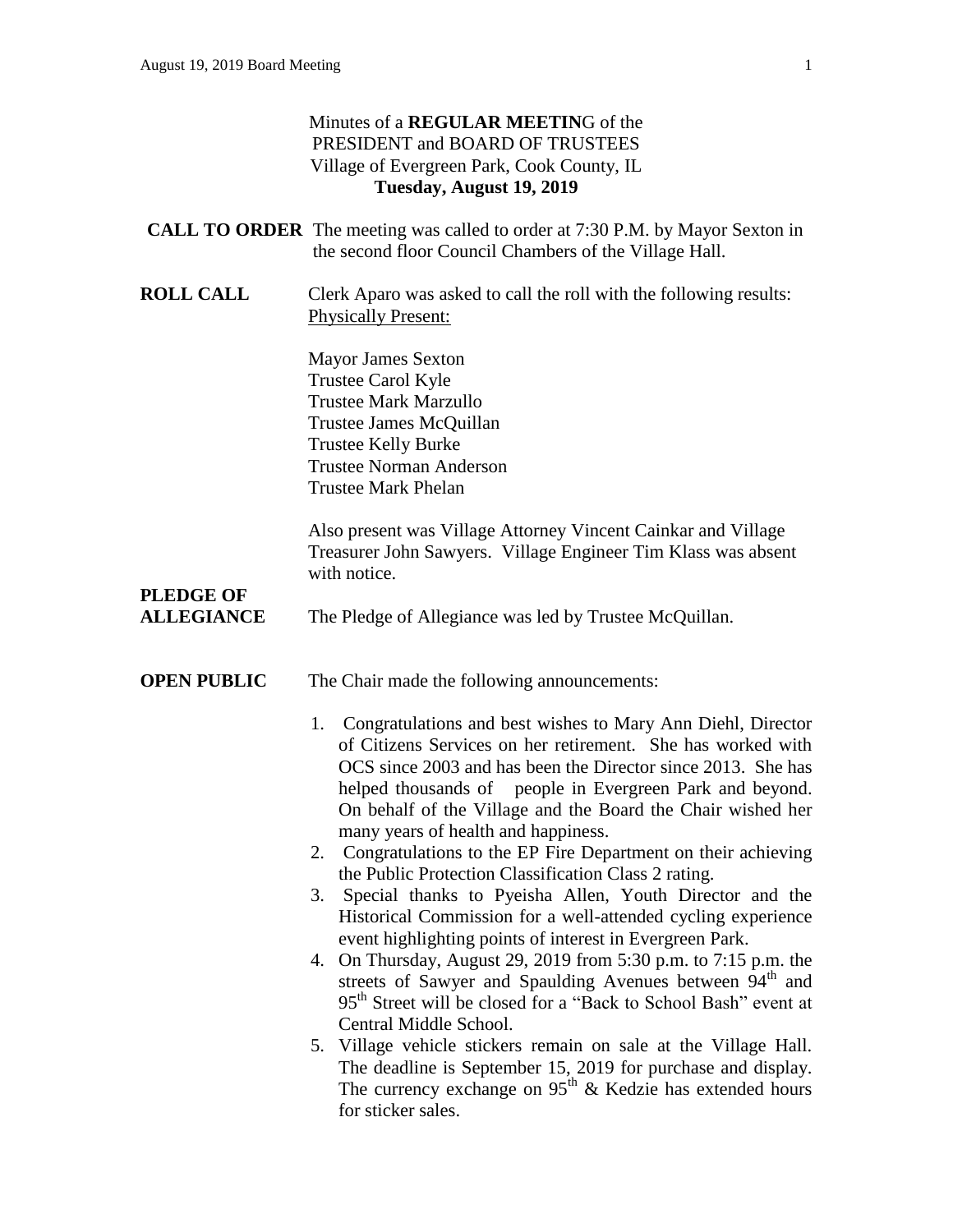- 6. The 50/50 sidewalk program has a cost of \$85.00 per square. Anyone interested should contact the Street Department for information, 422-1562.
- 7. Meijer Simply Give Campaign benefiting the EP Food Pantry runs through Saturday, September 28, 2019. Double Match Days will be on Friday, August 30 and Friday, September 13, 2019.
- 8. Sunday, August 25, 2019 (rescheduled date) from 6-8 pm at Klein Park at  $97<sup>th</sup>$  & Homan will feature the City Lights Orchestra, directed by Rich Daniels. Everyone is invited to this free end of year concert.
- 9. Monday, September 2, 2019 the Village Hall will be closed for observance of Labor Day. Regular hours resume on Tuesday, Sept. 3, 2019 from 9-5 and the regular Village Board meeting will be held at 7:30 p.m.
- 10. Everyone is invited to the concerts at the 50 acre Park at 2701 W. 91<sup>st</sup> Street. Evergreen Park's own, Perry Danos and the Sundance Band perform his  $5<sup>th</sup>$  annual concert on Sunday, September 8, 2019. The second concert is Smiley Tillman Band on Sunday, September 22, 2019.
- 11. Friday, September 27, 2019 from 3:00 p.m. to 10:00 p.m. the Village will host the annual Hot Rod Classic Car Show at Yukich Field. Proceeds will benefit "Almost Home" a local organization serving homeless, single parents and victims of domestic abuse.
- 12. Everyone is encouraged to bring their pets to St. Bernadette's Pet Blessings at the Barn on Sunday, October 6, 2019 from Noon until 1:30 p.m.
- 13. Thanks to Youth Director, Pyeisha Allen on her efforts to secure a \$1,000 grant from Com Ed for a local EPCHS scholar.
- 14. Tuesday, September 10, 2019 at 7:30 p.m. there will be an EP Zoning Board meeting for an extension of Chi Tung restaurant.
- 15. Thanks to Village Treasurer, John Sawyers and Attorney Vince Cainkar in securing \$550,000 for the Village due to the refinancing of Village Bonds.
- 16. Cook County has given the Village \$150,000 in the Community Block Grant monies for the sewer lining project.
- 17. Trustee Marzullo questioned the purchase of a property on 95<sup>th</sup> Street bought for back taxes. The Chair agreed and stated the property was bought and there is a waiting period for the redemption.
- 18. Mr. Percy Allen, in the audience stated, his daughter Pyeisha is out of town celebrating her birthday. He will relay the Chair's messages to her upon her return.

# **OPEN PUBLIC**

**AUDIENCE** Mrs. Kudros of 2700 Block of 96<sup>th</sup> Street stated there are problems with the house at 2715 W.  $96<sup>th</sup>$  Street. It is a related living home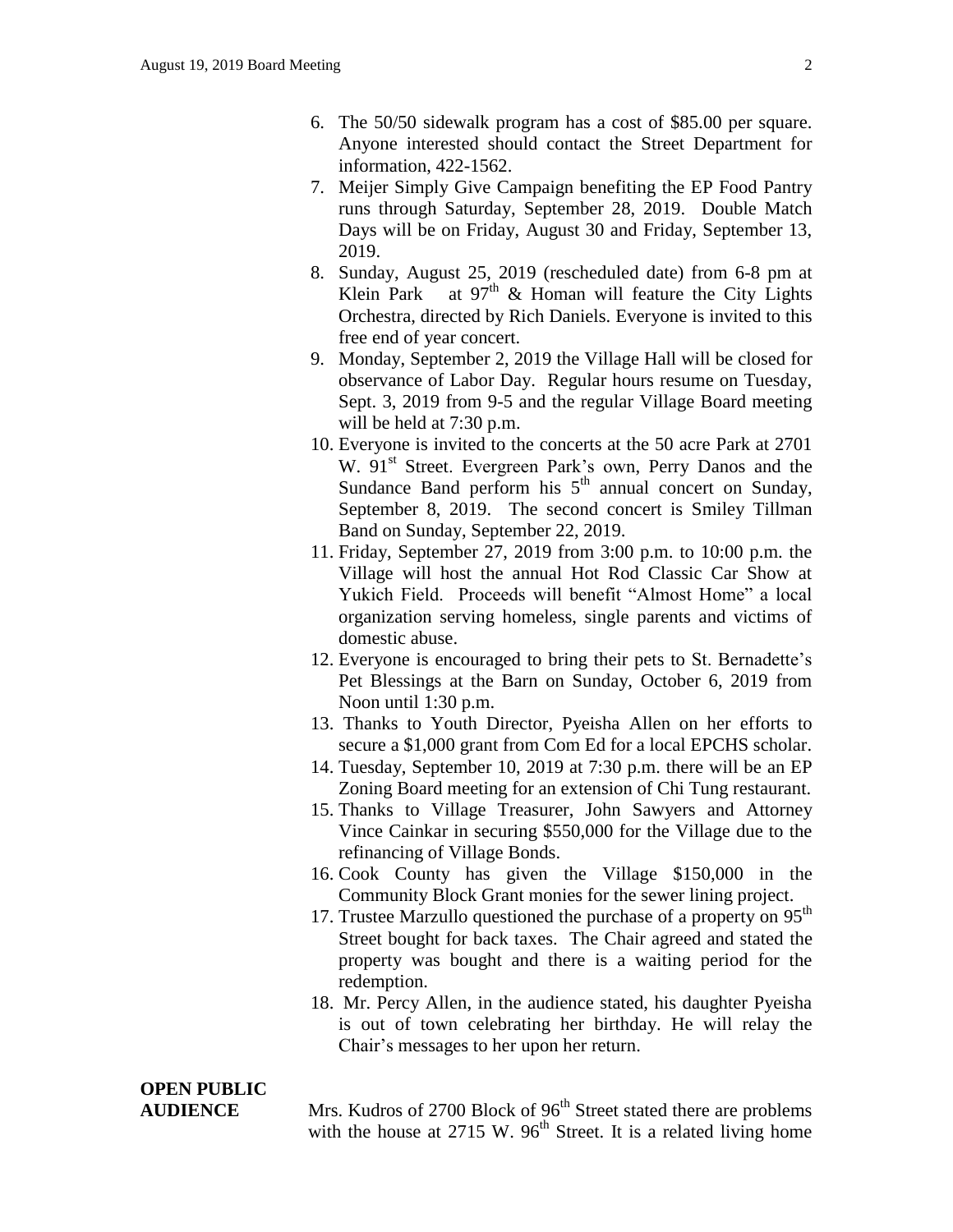with 12 adults and have ten (10) cars parked on the street which do not move. They have been disrespectful, inconsiderate and they do not follow the Village rules/ ordinances and harass the neighbors with inappropriate behavior. She asked the Mayor to help with this ongoing situation. Many other neighbors in the audience spoke to substantiate the validity of the complaints.

Mr. Valle, of the 2700 Block of 96th Street stated the cars at this house have temporary plates and there are many people coming and going at all times of the day and night. He added there are a lot of are suspicious activities such as tonight when they were moving mattresses in and out of the house. He has tried to speak to the owner and found him to be very vulgar and unstable.

Ms. Porch of the 9100 Block of Albany stated she is experiencing many of the same issues as the people on  $96<sup>th</sup>$  Street. There is a house on her block where people park their cars daily and get into other vehicles leaving their cars to block the street. They are unable to get refuse pick up by Waste Management due to the cars blocking their curbs. This is a residential parking permitted block and none of the vehicles have permit parking. Waste containers cannot be picked up. She added they are intimidating the other neighbors. Ms. Deb Crawford who lives on the block agreed and stated there are police reports regarding the house for parking and the refuse pick up issues.

The Chair promised immediate action for these complaints and directed residents to call 911 for Police when situations arise. He added the Village will respond and will continue to check the situation. Evergreen Park Police Chief Saunders availed himself to all the neighbors for conversations after tonight's meeting.

# **REGULAR**

**AGENDA** Motion by Trustee Phelan second by Trustee Kyle to waive the reading of the minutes of the July 15, 2019 Regular Meeting by the President and Board of Trustees and approved as presented was passed by unanimous voice vote and so ordered by the Chair.

**RESOLUTION NO. 19-2019 &**

**RES. NO. 20-2019** Motion by Trustee McQuillan second by Trustee Anderson, to approve **Resolution NO. 19-2019** with expenditures of the General Corporate Fund of \$ 921,379.09 and the Water Management Fund in the amount of \$ 275,987.15 and the Capital Improvement Fund,  $$148,970.74$  and the 95<sup>th</sup> Street TIF Fund,  $$$ 136,994.25 and the Self Insurance Fund, \$ 3,943.50 and the Street Bond Fund \$ 63,160.00 for a total of \$ 1,550,434.73. Upon roll call, voting YES: Trustees Kyle, Marzullo, McQuillan, Burke, Anderson and Phelan; voting NO: NONE. The motion was passed and so ordered by the Chair.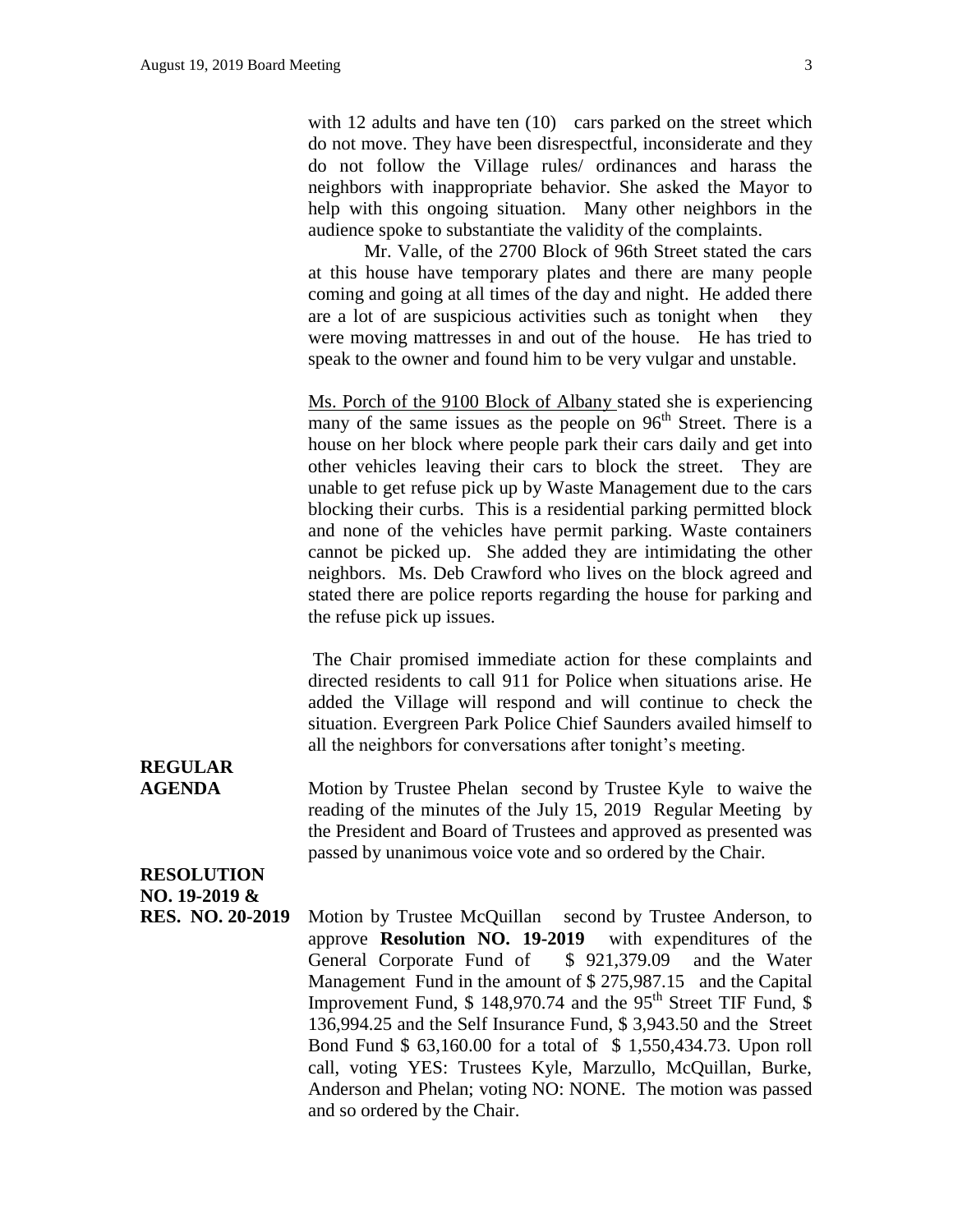## **VILLAGE COLLECTORS**

**REPORT** Motion by Trustee Marzullo second by Trustee Phelan to approve the Village Collector's report in the amount of \$ 3,904,555.84 for July 2019 for information and file. The motion was passed by unanimous voice vote and so ordered by the Chair.

## **WATER COLLECTORS**

**REPORT** Motion by Trustee Phelan second by Trustee Anderson to approve the Water Collector's report for August 2019 for information and file in the amount of \$ 897,176.44. The motion was passed by unanimous voice vote and so ordered by the Chair.

# **TREASURER'S**

**REPORT** Motion by Trustee McQuillan second by Trustee Kyle to approve the Treasurer's Report in the amount of \$ 7,639,712.65 in the General Fund and \$ 4,325,694.96 in the Water Management Fund for July 2019 for information and file. The motion was passed by unanimous voice vote and so ordered by the Chair.

#### **BUSINESS CERTIFICATES**

Motion by Trustee Phelan second by Trustee Kyle to approve the business license regulation certificate for **ZEMSKY CORP. DBA ZEMSKY'S** to conduct retail sales of School uniforms, workwear and fashion located at 9536 S. Western Avenue. Upon roll call, voting YES: Trustees Marzullo, McQuillan, Burke, Anderson, Phelan, and Kyle; voting NO: NONE. The motion was passed and so ordered by the Chair.

Motion by Trustee Kyle second by Trustee Marzullo to approve the business license regulation certificate for **MIKE'S SMOKE**  AND VAPE SHOP to operate a convenience store located at 3336 W. 95<sup>th</sup> Street. Trustee Marzullo asked the owner of the property to clean the parking lot and pick up debris. The Chair stated he will contact the owner and the new lease regarding parking lot clean up. Upon roll call, voting YES: Trustees McQuillan, Burke, Anderson and Phelan; voting NO: Trustees Marzullo and Kyle. The motion was passed and so ordered by the Chair.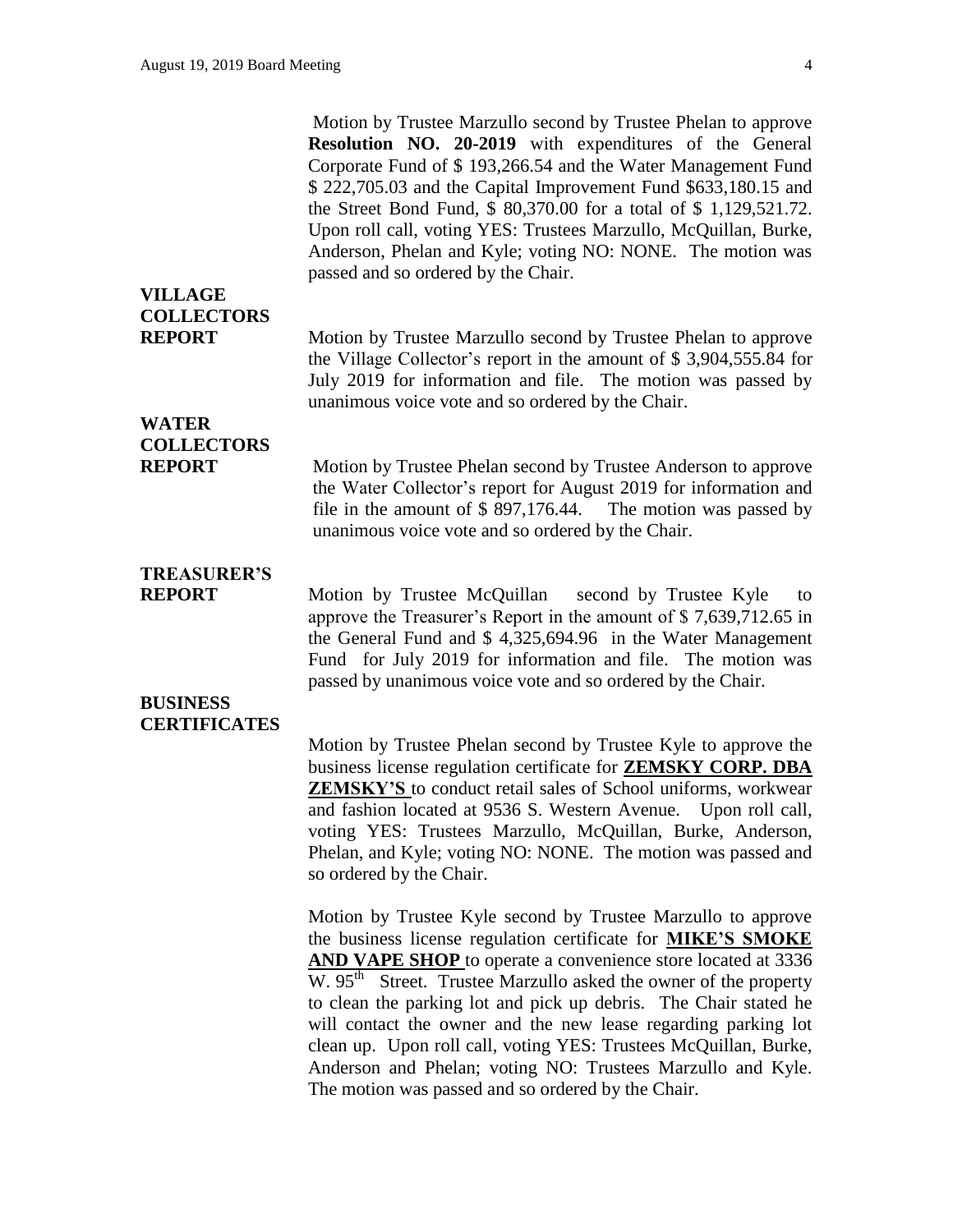Motion by Trustee Kyle second by Trustee McQuillan to approve the business license regulation certificate for **PRETTY NAILS** to conduct a manicure / pedicure establishment located at 8736 S. Kedzie Avenue. Upon roll call, voting YES: Trustees Burke, Anderson, Phelan, Kyle, Marzullo and McQuillan; voting NO: NONE.

Motion by Trustee Phelan second by Trustee Marzullo to approve the business license regulation certificate for **OM/EVERGREEN PARK DBA/COUSINS SUBS to** operate a restaurant located at 9204 S. Western Space A-1 (former Firehouse Subs). Upon roll call, voting YES: Trustees Keane, Anderson, Phelan, Kyle, Marzullo and McQuillan; voting NO: NONE.

Motion by Trustee Kyle second by Trustee Anderson to approve the business license regulation certificate for **DR. MARIA LENTZOU, MD, SC** to operate a medical practice located at 9401 S. Pulaski Avenue, Suite 101. Upon roll call, voting YES: Trustees Phelan, Kyle, Marzullo, McQuillan, Burke and Anderson; voting NO: NONE.

### **ORDINANCE**

**NO. 19-2019** Motion by Trustee Anderson second by Trustee Kyle to approve **ORDINANCE NO. 19-2019,"AN ORDINANCE ADDING SECTION 5-81, TEMPORARY ROOF COVERINGS, TO CHAPTER 5, BUILDING AND BUILDING REGULATIONS, TO THE MUNICIPAL CODE OF THE VILLAGE OF EVERGREEN PARK, COOK COUNTY, ILLINOIS."** Upon roll call, voting YES: Trustees Kyle, Marzullo, McQuillan, Burke, Anderson and Phelan: voting NO: ANY.

#### **ORDINANCE**

**NO. 20-2019** Motion by Trustee Phelan second by Trustee Burke to approve **ORDINANCE NO. 20-2019 "AN ORDINANCE AMENDING CHAPTER 12, MISCELLANEOUS PROVISIONS AND OFFENSES, ARTICLE VI, OFFENSES INVOLVING PUBLIC MORALS, DIVISION 1, GENERALLY SECTION 12-211, DRUG PARAPHERNALIA, AND SECTION 12-216, POSSESSION OF CANNABIS, AND CHAPTER 13, MOTOR VEHICLES AND TRAFFIC, ARTICLE XII, SEIZURE AND IMPOUNDMENT OF VEHICLES SECTION 13-406, VIOLATIONS, OF THE MUNICIPAL CODE OF VEHICLES, SECTION 13-406, VIOLATIONS OF THE MUNICIPAL CODE OF THE VILLAGE OF EVERGREEN PARK."** Upon roll call voting YES: Trustees Kyle, Marzullo, McQuillan, Burke, Anderson and Phelan; voting NO: NONE. The Motion was passed and so ordered by the Chair.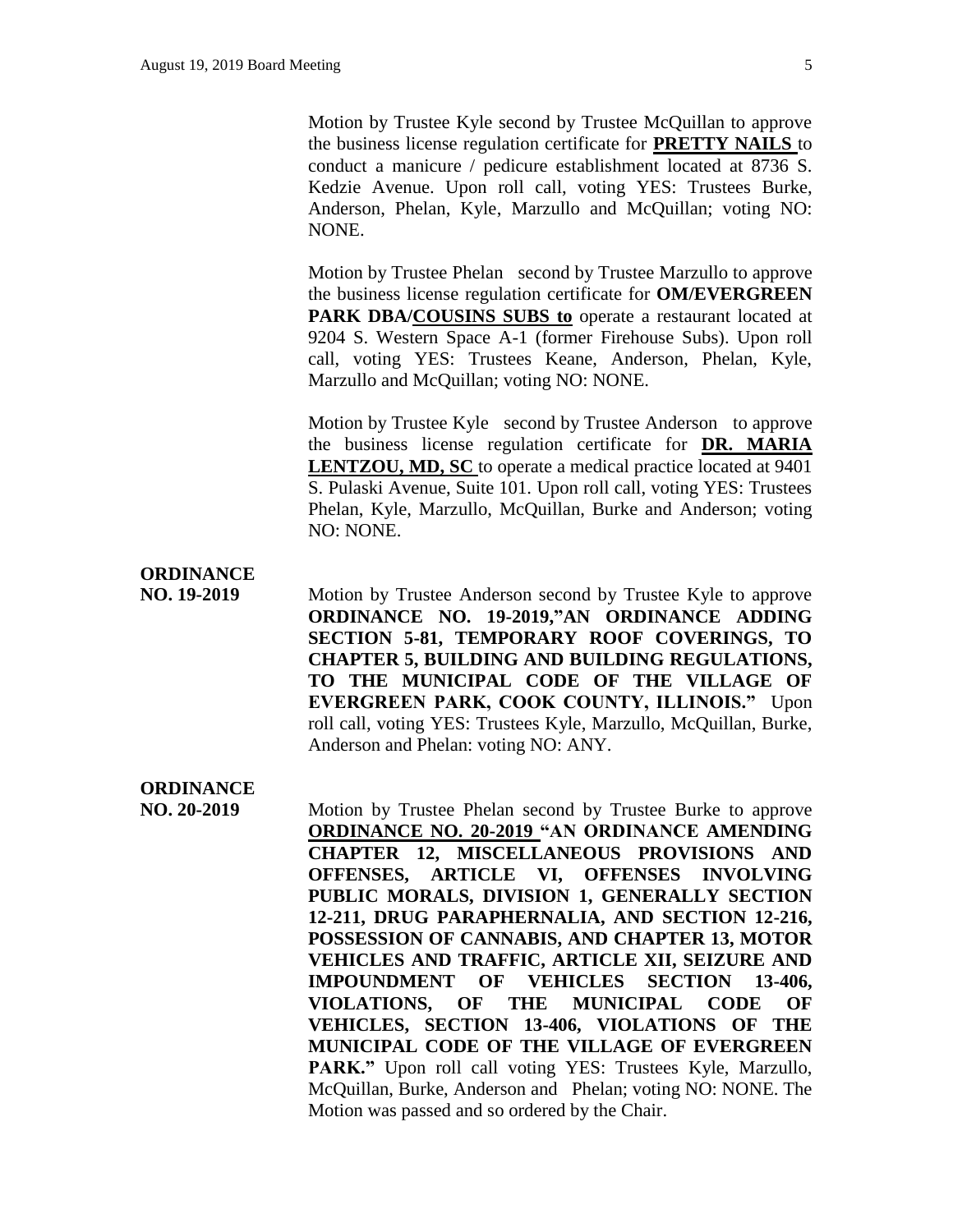### **ORDINANCE**

**NO. 21-2019** Motion by Trustee Marzullo second by Trustee Kyle to approve **ORDINANCE NO. 21-2019 "AN ORDINANCE OF THE VILLAGE OF EVERGREEN PARK, COOK COUNTY, ILLINOIS, APPROVING THE EWONAITIS SUBDIVISION WITH VARIATION FOR MINUMUM LOT WIDTH FOR THE PROPERTY LOCATED AT 9315 S. TROY AVENUE.**  Upon roll call voting YES: Trustees McQuillan, Burke, Anderson Phelan, Kyle and Marzullo; voting NO: NONE. The Motion was passed and so ordered by the Chair.

## **EP POLICE VACANCY/HIRE**

**& PROMOTIONS** The Chair thanked former Evergreen Park Police Deputy Chief Keith Hojek for many years of service and wished him continued health and happiness in his retirement.

> Motion by Trustee Anderson second by Trustee Marzullo to approve the request from Police Chief Saunders to declare one vacancy due to the retirement of Deputy Chief Keith Hojek and authorize one opening for Lieutenant and one opening for Sergeant and one officer from the August 16, 2108 Probationary Patrol Officer Eligibility List.

> Promotions are Captain Robert Wall to Deputy Chief of Police, Detective Captain Stephan Hart, Lieutenant Richard Soso and Patrol Sergeant Michael Kmetty. The Chair congratulated and thanked them and their families who endure many sacrifices. He commended our Police Department and Fire Department on their dedication. The audience and the Board gave them a hearty round of applause. Upon roll call voting YES: Trustees Burke, Anderson, Phelan, Kyle, Marzullo and McQuillan; voting NO: NONE. The motion was passed and so ordered by the Chair.

#### **SOUTHWEST CONFERENCE OF MAYORS**

Motion by Trustee Phelan second by Trustee Burke to approve the request from the Chair for the annual dues of \$5,500 for the Southwest Conference of Mayors. Upon roll call, voting YES: Trustees Phelan, Anderson, Phelan, Kyle, Marzullo, McQuillan and Burke; voting NO: NONE. The motion was passed and so ordered by the Chair.

#### **PROCLAMATION**

**PAYROLL** Motion by Trustee Kyle second by Trustee McQuillan to approve the *Proclamation declaring the week of Labor Day as National Payroll Week*. The Chair complimented the Village Payroll Clerk, Judy Phelan for her hard work and dedication. Upon roll call, voting YES: Trustees Phelan, Anderson, Phelan, Kyle, Marzullo, McQuillan and Burke; voting NO: NONE. The motion was passed and so ordered by the Chair.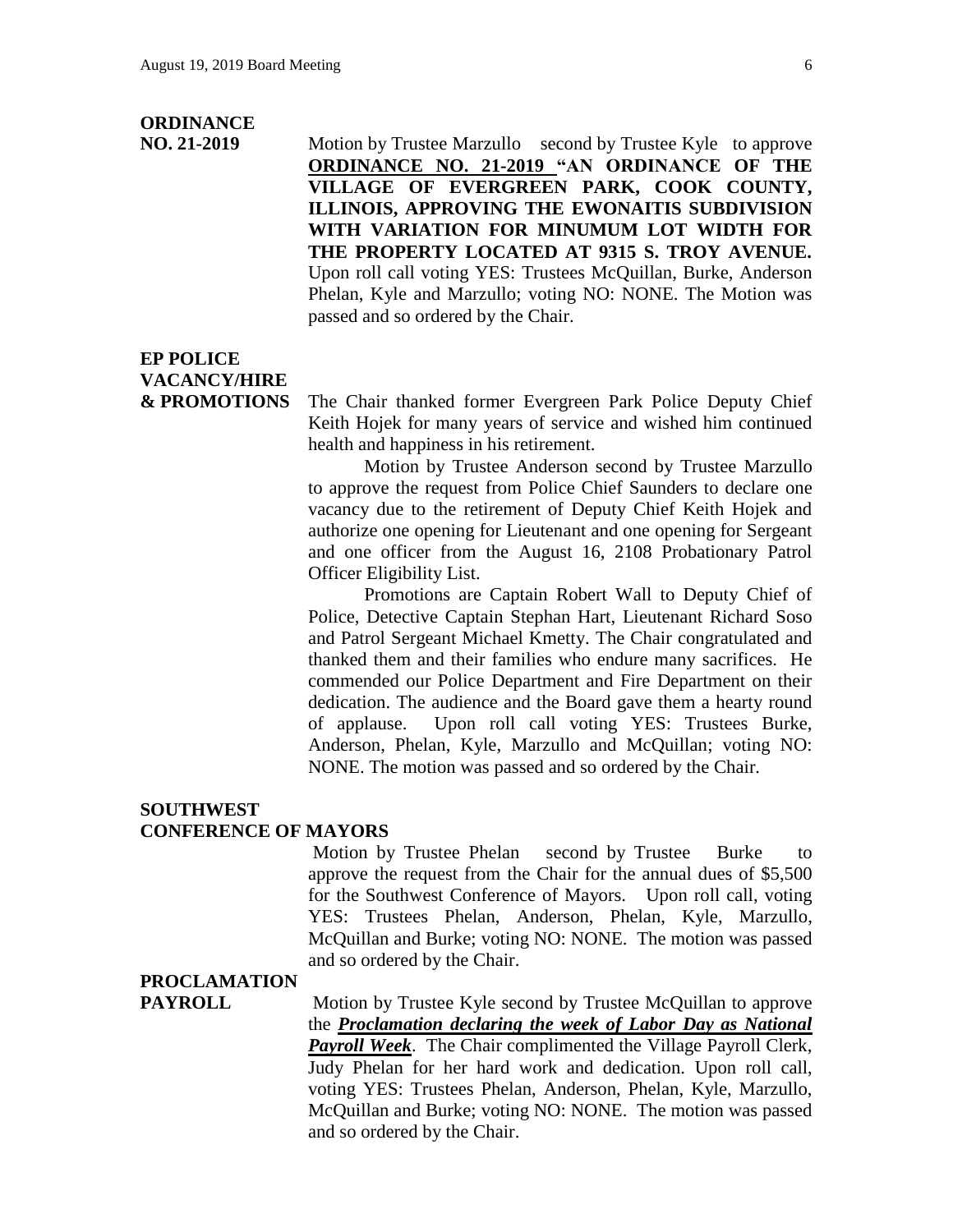#### **ST. BERNADETTE**

**FAMILY FEST** Motion by Trustee Kyle second by Trustee McQuillan to approve the request from Pastor Benedykt Pazdan to close the street on Francisco for St. Bernadette's Parish to host their annual Family Fest on Sunday, September 24, 2019 day with a cow pie contest from Noon to 4:00 p.m. Upon roll call, voting YES: Trustees Kyle, Marzullo, McQuillan, Burke, Anderson and Phelan; voting NO: NONE. The motion was passed and so ordered by the Chair.

#### **EPCHS HOMECOMING**

Motion by Trustee Phelan second by Trustee Marzullo to approve the request from Evergreen Park high school to hold its annual Homecoming Parade / Football Game on Friday October 11, 2019 at the High School. Upon roll call, voting YES: Trustees Marzullo, McQuillan, Burke, Anderson, Phelan and Kyle; voting NO: NONE. The motion was passed and so ordered by the Chair.

# **MHR RAIDER**

**RUN Motion by Trustee Phelan second by Trustee Anderson to approve** the request from Most Holy Redeemer for the annual Raider Run to be held on Thursday, September 12, 20198 at 6:00 p.m. Upon roll call, voting YES: Trustees McQuillan, Burke, Anderson, Phelan, Kyle and Marzullo; voting NO: NONE. The motion was passed and so ordered by the Chair.

#### **DEPT. HEADS**

**REPORTS** Mike Knieps, S/W Deputy Director reported the Insituform sewer lining has been completed for 2019 with over 2 miles of sewers lined.

#### **REPORT** Mr. Klass was absent.

## **ATTORNEY'S**

**ENGINEER'S**

**REPORT** Attorney Cainkar had no report.

#### **BIDS**

**VETS PARK** Motion by Trustee Kyle second by Trustee Marzullo to approve PW Director Lorenz's request to authorize the Clerk to bid the replacement fence at Veterans Park. Upon roll call voting YES: Trustees Burke, Anderson, Phelan, Kyle, Marzullo and McQuillan; voting NO: NONE. The motion was passed and so ordered by the Chair.

#### **PAVING /CURB**

**9441 S. SAWYER** Motion by Trustee Phelan second by Trustee Burke to approve PW Director Lorenz's request to authorize the Clerk to go out to bid for new asphalt pavement and concrete curb cut for the new